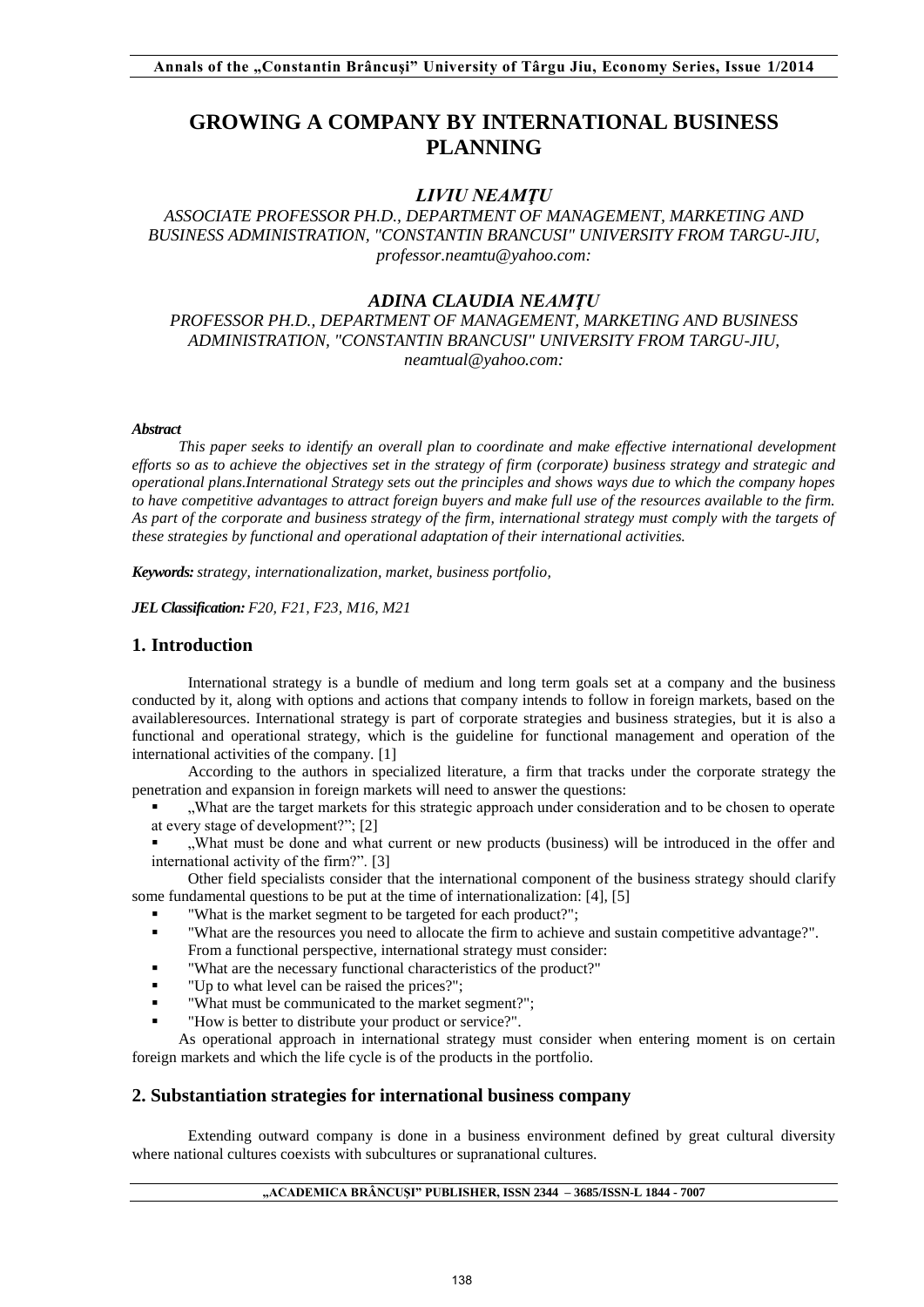### **Annals of the "Constantin Brâncuşi" University of Târgu Jiu, Economy Series, Issue 1/2014**

On the other hand, companies that internationalized is characterized by a specific corporate culture, or a certain way of thinking and some means of interculturality. Following these assumptions, the overall long term strategy of the company involved in international business is determined by a number of factors:

 company history consisting of foreign experience, successes in the development of certain international relations, failures in development of certain international relations;

 corporate culture, or traditions of international openness, interest in foreign markets, geographic expansion of its network of contacts;

 behavior of those involved in the company (shareholders, managers, employees) expressed by conservatism or entrepreneurial attitude in relation to risk and uncertainty, and so on.

Successful strategies are those which determine market opportunities and competitive advantage, based on the results of the analysis about: the risks, favorable circumstances, strengths and weaknesses of the company.By putting them into practice should be to create such a system of relationships between the firm and the environment to ensure its placement in the best possible position in dealing with other competitors. [6]

In a permanent systemic approach, a business surveillance system should associate the following components:

- internal and external sources of information;
- quantitative and qualitative information;
- statistical and dynamic analysis of business environment;
- land information may be purchased from external competitive environment;
- information previous strategy formulation;
- information that are acquired during the process of the strategy.

An essential role of this surveillance system of business environment is to continuously provide manager with more complete information (concrete) as revised ("hot") under which to shape strategic, functional and operational decisions.

This business environment analysis allows criteria for determining the location and potential international activities and the establishment of a surveillance system for international business environment. The analysis is based on the assessment in terms of the appropriateness of the location and potential activities on the basis of broad information about the business. The aim is to study the characteristics of the business environment:

1) Analysis of needs and effective demand (structure, potential, capacity and market volume);

2) Competition analysis (nature of competition, dominant firms in the market, the market share held);

3) Functional analysis of the market (Specific products, the market prices, prevailing distribution systems, marking systems and branding);

4) Determine restrictions on access and market risk:

- Differences in costs between markets;
- Currency fluctuations;
- Trade policies of governments in foreign markets;
- Nature of international competition;
- Other risks: political risks, economic risks, financial risks and etc.

| Strategic level             | Information required                                                             |  |  |  |
|-----------------------------|----------------------------------------------------------------------------------|--|--|--|
| Strategic Approach          | Estimated global market demand and his structure by areas and business           |  |  |  |
|                             | domains:                                                                         |  |  |  |
|                             | Comparison of global market opportunities with national market.                  |  |  |  |
| Corporate strategy          | Markets ordering by attractiveness in terms of demand, intensity of competition  |  |  |  |
|                             | and the socio-political climat.                                                  |  |  |  |
| <b>Business Strategy</b>    | Estimate consumption demand segments;                                            |  |  |  |
|                             | Define market specificity of consumption;                                        |  |  |  |
|                             | Designation of the target group and positioning of the product or service.       |  |  |  |
| <b>Functional Strategy</b>  | Consumer behavior, competitive practices, distribution system, media and         |  |  |  |
|                             | promotional practices.                                                           |  |  |  |
| <b>Operational Strategy</b> | Market size, tariff and non-tariff barriers, costs, local competition, political |  |  |  |
|                             | stability, etc                                                                   |  |  |  |

|  |  | Table 1. Information required in the strategic internationalization |
|--|--|---------------------------------------------------------------------|
|  |  |                                                                     |

Difficulties that identifies in international environmental analysis plan are: the lack of a uniform processing and management structures, lack of equivalence of various indicators, legal restrictions, different levels of access to primary market information from one country to another, differences of opportunity use of modern technologies of information collection, varying degrees of receptivity to research means, major

#### **"ACADEMICA BRÂNCUŞI" PUBLISHER, ISSN 2344 – 3685/ISSN-L 1844 - 7007**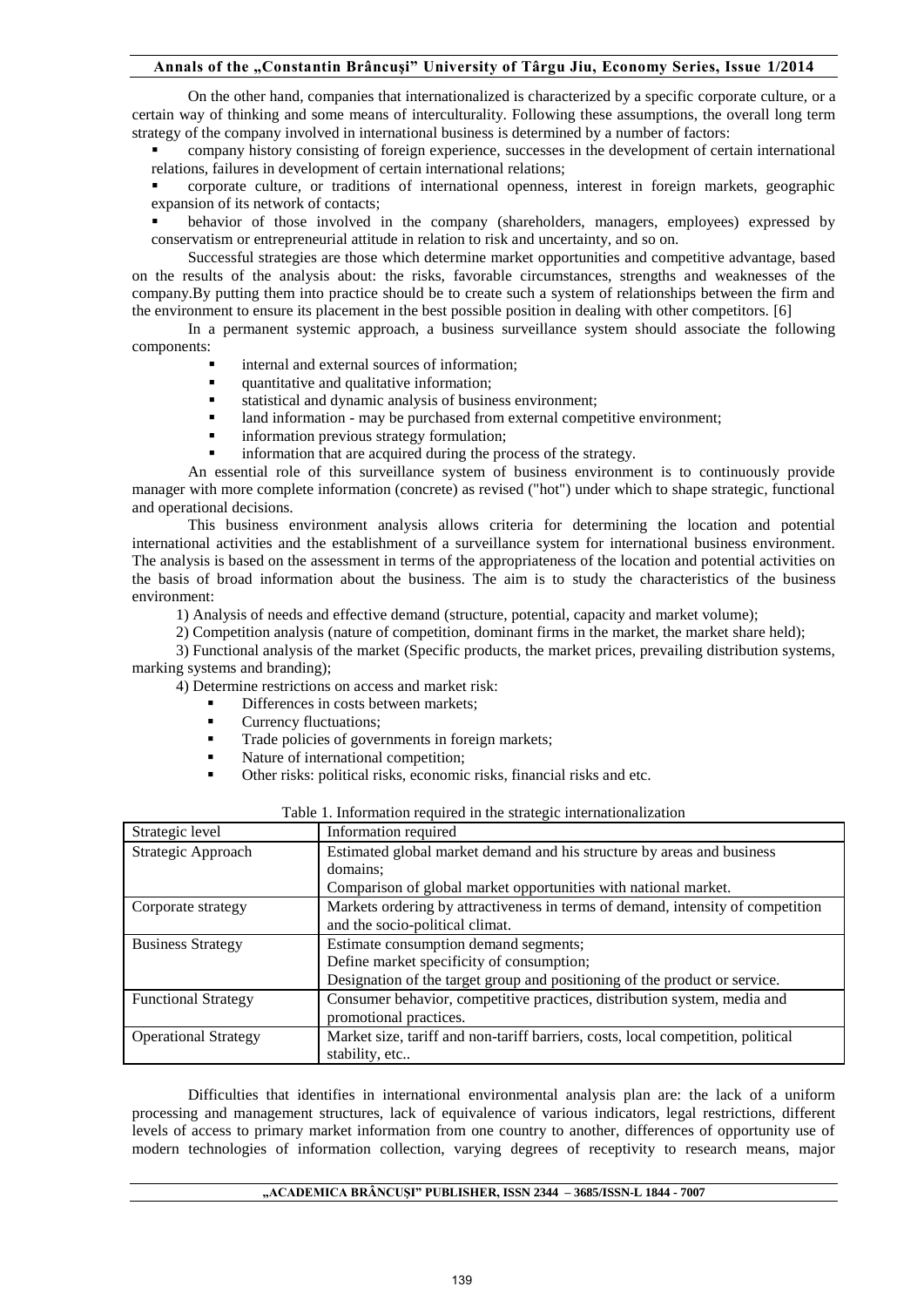difficulties in direct studies (language, communication problems, prejudices) shaded degree of credibility of data in some areas. [7]

All these factors influence long-term, medium and short firm's strategic options encouraging or discouraging international involvement.

### **3. Strategic directions in the internationalization process**

The context that may be encountered in international markets and the strategic situation facing firms in these markets result in different strategic options. In international affairs, in accordance with "Strategic Levels Rule" **[8]** we propose to be formulated and used various alternative strategic options, depending on:

- market position through which will be determined alternatives concerning strategic approach;
- business portfolio which will determine options on firm (corporate) strategy;

 selecting way of market segments and business behavior of the company will determine solutions to business strategy / business policy;

the way of market entry and development that will determine functional approach/strategies;

 operating alternatives as a basis for substantiating the operational approach to the functional competence of the firm. [9]

# **3.1. Market Position alternatives**

Market Position alternatives pursues as possible to settle a favorable situation relative to competitors, taking into account their position, resources employed, products and services, market segments which will address the business.

*Strategic position approach* is a set of broad aims, consistent, appropriate and achievable - taking account of external markets and resources of each company's underlying long-term market activity thereof.

It summarizes the firm's attitude toward the foreign market and its possibilities to adapt to market demands, to influence them through the line of development which imposes on foreign trade activity in order to achieve objectives. From an operational perspective, market strategy results in an overall plan to coordinate capital coordination, organization of assets to attract buyers, bring forward competitors and the full use of resources.

The companies that have dominant positions in certain markets adopt the following main strategic guidelines:

 international market formation by identifying consumers and markets prone to consumption based on the company's products and products transmission through interantional channels to the final consumer having directly or indirectly export as basic business formula;

 increasing the market share by expanding sales in the identified markets using partnership solutions to avoid the risks and increase the effectiveness of the activity;

 total market expansion by increasing area markets activity or attracting new customers in the same market, discovering and promoting new uses of products, increased use of same products;

 marking and protecting their international market and international market share by moving to global approach and the use of measures for strengthening through acquisitions, mergers, groups and facing competitors in key areas of the company.

*Choosing one of the four strategies* available is determined by the actual economic situation and the expected evolution, the opportunities offered by different market segments, the possibility of developing new products and profitability of this development, the stage of the life cycle of existing products, the size of existing markets and the perspectives for their future development as well as held market shares and pursued to be held.

In the literature there are the following four structural categories corresponding to the four key strategic approaches:

 strictly specialized firms on the market, accounting for about 10% of the total market and operating on market segments uninterested for large firms;

- followers which hold about 20% of the market and follow the trends set by leaders;
- market competitors(challengers) representing under 30% of the market and fight for market share;
- market leaders, typically holding 40% of the market.
	- The major competitors of the market leaders have two important strategic opportunities:
- to attack the leaders adopting strategies to increase market share through direct attack, by bypassing leaders strategies, initiating an offensive on less than they competitors, or to maintain their market position.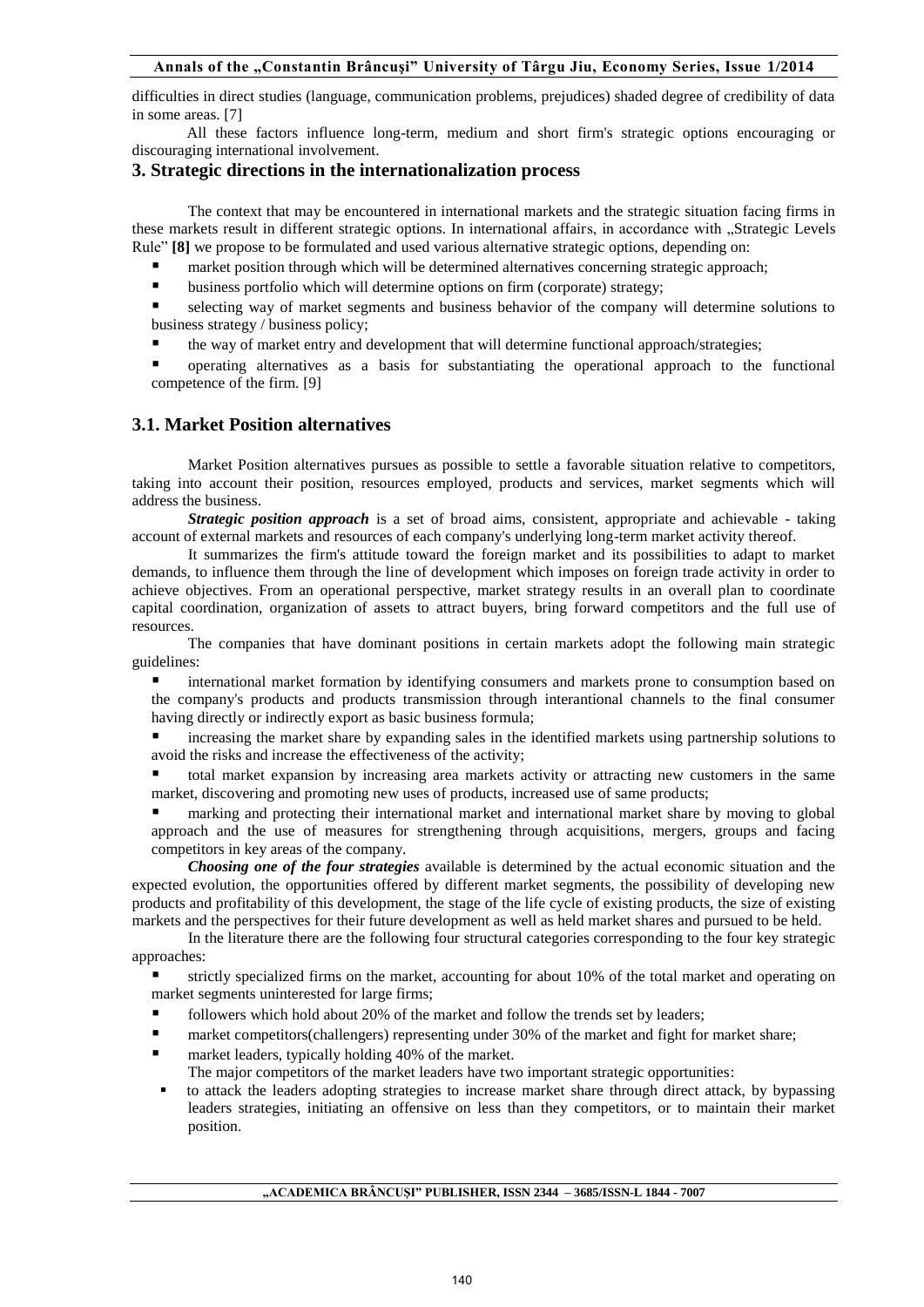follow the leaders adopting alternatives such as: improved segmentation, focusing on a small number of segments, making a research and development more efficient, providing better management generally focusing mainly on qualitative aspects of the strategy.

Small businesses with fewer opportunities, they have as alternative the pilot strategy, often unique, which means very high specialization to maintain the market.

They can focus on different types of customers, producing and marketing a limited number of products or assortments either very high quality or low quality. At the same time they specialize in certain services or narrow areas.

Most times, these firms depend in some degree on the bigger companies with which they enter into agreements to provide certain products or components types, or with banks that finance them.

# **3.2. Business Portfolio alternatives**

Depending on firm's objectives regarding his presence on the market, it can use several strategies that are affected, on the one hand, by the potential (ability to compete) of the company and, on the other hand, the structure of the market and its evolution.

The main firm's strategies, seeking relationship between activity structure of the firm and the structure of markets and products required by these markets, are:

**Development Portfolio Strategy / Global Integration Strategy.** The company aims to expand the market so have higher market shares. For this purpose, it extends the range of products, distribution network and promotional activities on as many markets through subsidiaries and branches subordinated to the "center."

 **Portfolio Consolidation Strategy/ International Niche Strategy.** It is the next step development strategy of the portfolio. Such a strategy is followed when the company has developed to a point that is sufficiently for its goals. Therefore, if no longer develop new markets, a company must consolidate its position in existing markets by expanding new consumer segments and do so making use of the entire arsenal of activities and business tools.

 **Maintaining Consumer Segments Strategy/Local Adaptation Strategy.** This strategy, due to market stagnation, are used by the firms that are forced to expand the market looking the consumer segment pursued and continue to maintain a strong position in the market. In this case, the priority is to adapt its product portfolio for each operating market. This objective is achieved through the creation of own spin-off companies or through strategic alliances that provide opportunities for local adaptation and product position defense.

 **Portfolio Restriction Strategy/Global Segment Strategy.** This strategy is required when a company cannot meet market requirements and lose customers and his market share decrease. In such cases, the company is restricted to a relatively small number of products that it produce only in a few markets and distributes them worldwide. Also, the firm may decide acquisition of brands in its field to avoid unfavorable competitive conditions.

# **3.3. Business Behavior Alternatives**

If firms pursue behavioral alternatives, and alternative ways of achieving their offer in order to maintain and improve their position and image of each foreign market, increasing competitiveness, profitability and presence in the international market as long:

Low Cost Strategy which seeks to identify a product or group of products, selected among those with high demand and can be standardize to the level where they can get the lowest cost of production, promotion and distribution;

 **Differentiation Strategy** which aims to achieve a unique and different approach in terms of the product and brand, which to develop for all the foreign market without taking into account some national markets specific .This, business behavior is an approach to one of the following situations: in the early stages of activity on the international market; if they hold a monopolistic competitive advantage in the market; when there is an imbalance between supply and demand in the sense of a greater offer than demand allowing seller conditions obtrusion in the international transaction;

 **Positioned Strategy** that sets variables and marketing programs specific to each product or group of products for an international market segment of the company (either a country or a segment of buyers).It is the strategy that fits well with the vision of companies and corporations,with organizational capacity that can handle large numbers of international market segments. However, such an option is convenient when it acts on a relatively less segmented markets;

 **Focused Strategy** when efforts are oriented towards a better identification of products on the market with their total accessibility to consumer groups on a group of similar markets.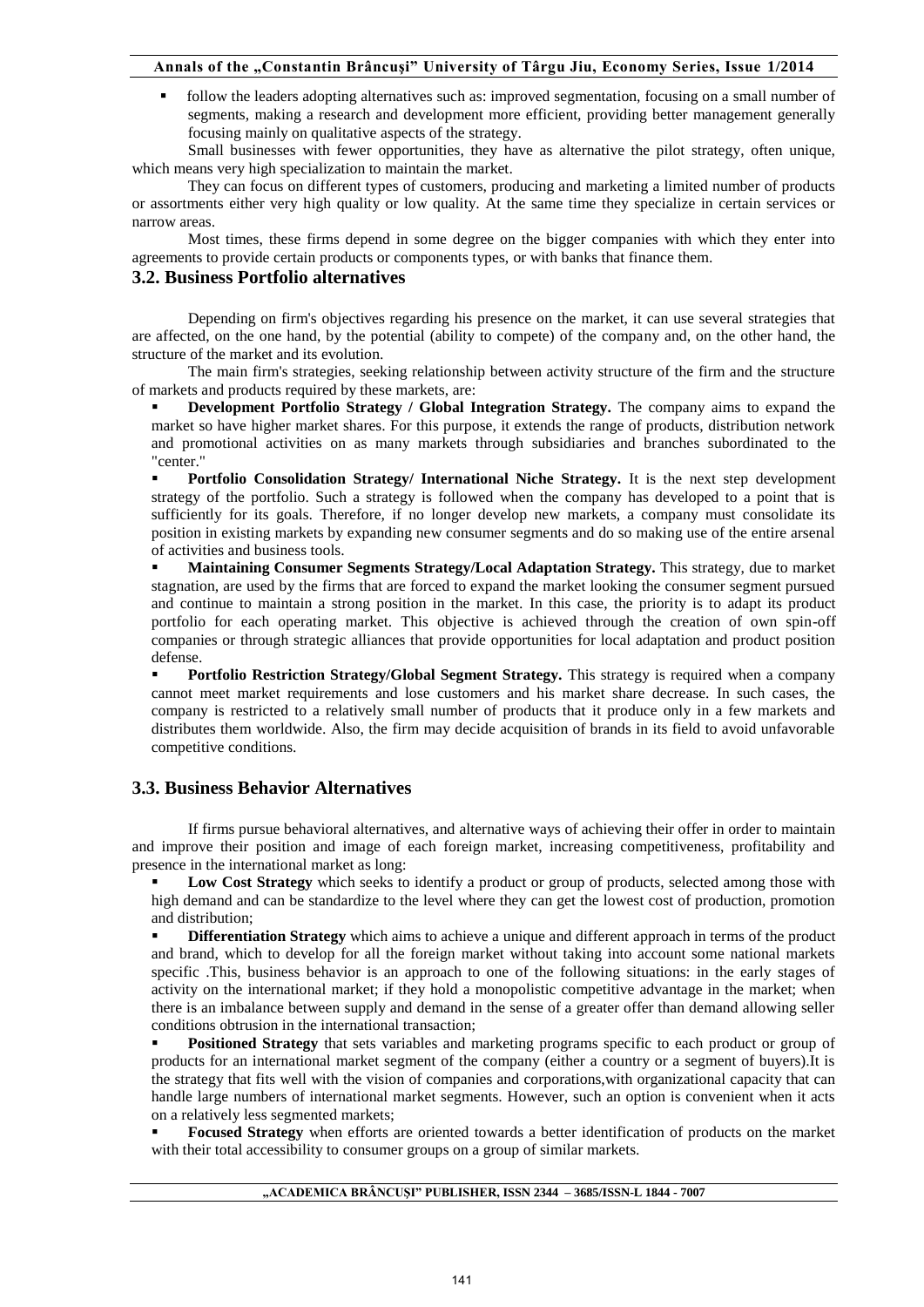### **3.4. Entry and Operation Alternatives**

**Entry and development solutions** take into account company guidelines on management of products in different markets.The firm has a choice between a moderate rational development (increasing exports on conquered markets; substitution products on existing markets) or rapid growth (horizontal diversification through new products, added to the existing range, in the same segment or new market segments; vertical diversification; horizontal diversification of products unrelated to existing ones).

These management alternatives on the market developments characterize firm attitude towards the demands of the international market, often unexpectedly, which confronts decision makers trouble adjusting to the new dynamic. Possibilities of each company in this regard are different, resulting in different variants called adoption of alternative "market management":

 **aggressive strategy,** extreme version market management, to which some firms use, leading real "market wars" to impose;

 **active strategy** based on market knowledge and continuous foresight and materialized in detecting favorable situations and influencing these situations in a process of constant renewal;

 **adaptive/proactive strategy** when the company seeks to integrate into foreign markets change, anticipating their and making the technological changes in products for the international market; in the forms of trade with foreign countries; in the entire business;

 **defensive strategy,** which unlike the previous one, is a late adaptation after changes have occurred in the international market.

**Operating alternatives** characterizes the attitude relating to the business operations conduct of each internal function involved in the overall efficiency of business.The company has the choice between: a high technological or dynamically strategy; stable or low technology strategy; a strategy of advanced management skills; or a strategy for production and marketing rationalization.

### **4. Conclusions**

Watching those presented in this paper on identifies that a firm's strategic development on international new markets requires several stages, absolutely necessary to success in the medium term:

- 1. Setting internationalization premises
	- a) External data analysis;
	- b) Analysis of firm potential;
- 2. International Strategy Formulation
	- a) Determining international objectives of the company;
	- b) Studying alternatives strategic for different management levels;
	- c) Development and implementation of internationalization program .

Framing the strategy for internationalization into the strategy of the company is done both by the strategy formulation and implementation process of the activities. During the course of different internationalization phases it is necessary to assess compliance of internationalization strategy with the firm long-term options. On the other hand, at every major internationalization decision is analyzed its compatibility with the overall strategy of the firm.

The overall strategic system consists of the set of all these strategic levels above. Basically, it is however necessary to use combinations of strategic alternatives for each level that are consistent with the interests of the firm and the conditions and opportunities of each market. For this, the company is implementing a process that consists of delineation of objectives, specify options and establishing measures for the implementation. To achieve the objectives pursued on foreign markets are adopted various decisions in major sectors of the company. This should draw up versions for each market and time period by combining and judicious development of the characteristic elements in the four key areas of its activity: production, distribution, research and development and finance.

To cover all the specific requirements of planned development, the firm involved on internationalization process should prepare an integrated option plan on several levels of the overall strategic system as:

- international strategic approach;
- **i** international strategy at the company;
- **i** international strategy at the business;
- functional strategy of internationalization;
- operational strategies of internationalization.